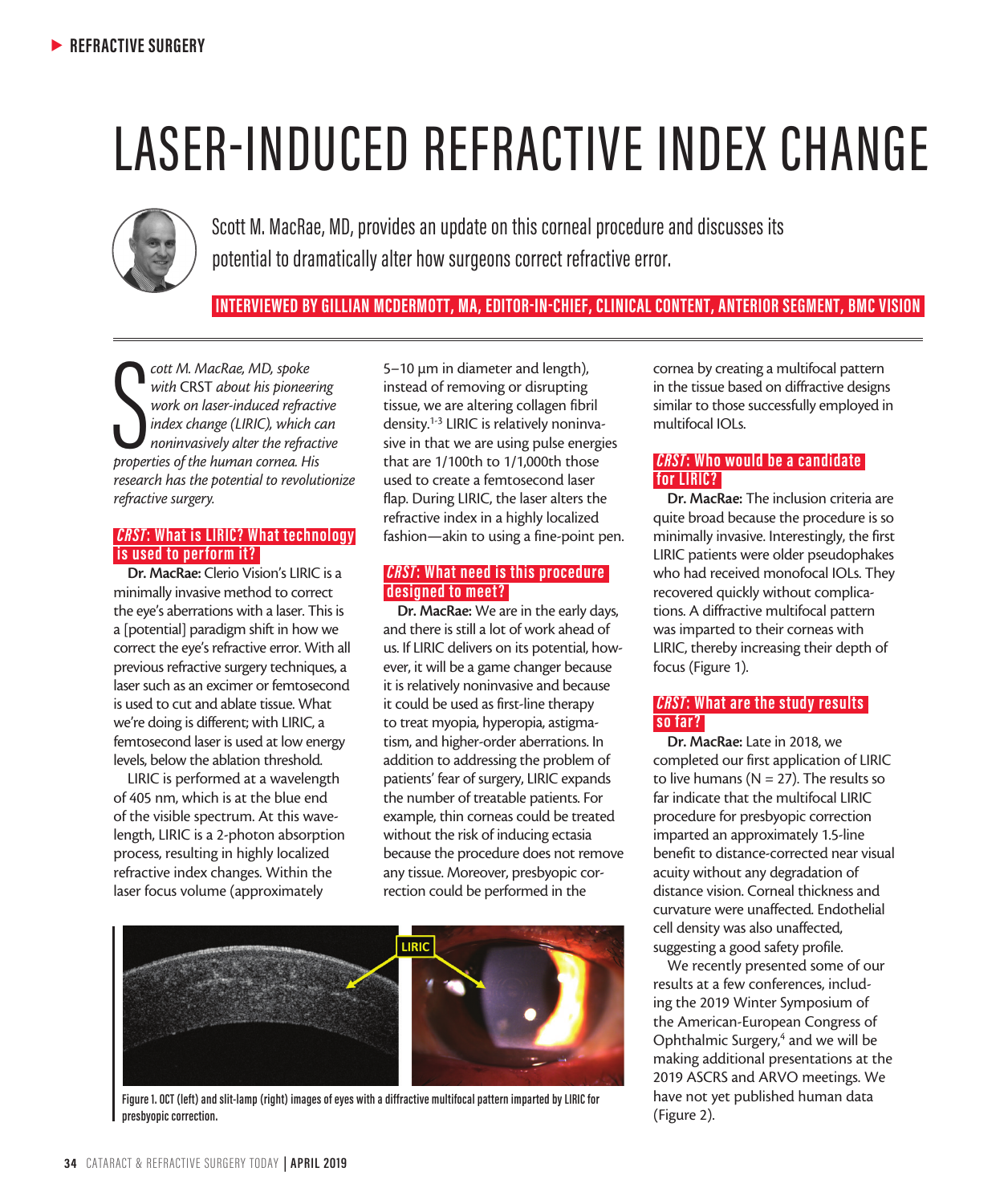#### $\triangleright$  **WATCH IT NOW**



- BIT.LY/MACRAE0419 <u>----------</u>

#### *CRST***: How long does the procedure take?**

Dr. MacRae: Treatment time for our first-in-human presbyopia treatment was approximately 1 minute. We anticipate that treatment time will decrease to well below that as the technology matures.

#### *CRST***: Is there a healing response? What postoperative management is needed?**

Dr. MacRae: In our clinical and preclinical work to date, we have not seen any induced inflammation or wound-healing response. Posttreatment corneas were clear, and they [exhibited] no light scatter or signs of inflammation. Histologic studies have shown that LIRIC results in significantly less cell death than cutting a flap with a femtosecond laser.<sup>1</sup>

Our early clinical observations in humans indicate that corneas are quiet and clear right after the treatment and at 1 day, 1 week, and 1 month after treatment.

#### *CRST***: Is the procedure permanent? Is it reversible?**

Dr. MacRae: Our preclinical models have shown stability out to over 2 years. Because the LIRIC pattern occupies a very thin cross section of the cornea, repeat treatments are possible at a different depth. The LIRIC treatment consists of a modified layer of stroma that is approximately 10 µm thick, which corresponds to only a small percentage of the entire cornea. We have not done reversibility studies, but we believe that the procedure is reversible.

#### *CRST***: What challenges have been identified with LIRIC that must be addressed?**

Dr. MacRae: The technology is still young. We've only just completed the first procedures in humans. We are closely tracking these patients. Although this study consisted of a multifocal treatment with 2.50 D add power, the limit to how many diopters can be imparted is yet to be seen. Contact lenses have been written up to about 10.00 D of single-vision spherical correction.

#### *CRST***: How might this procedure fit with currently available options and with other adjustable options like RxSight 's Light Adjustable Lens (RxL AL) or the Per fec t Lens laser system (not FDA approved)?**

Dr. MacRae: The RxLAL is an exciting technology that increases cataract surgeons' flexibility, but it requires having the patient avoid UV light exposure and can require repeat treatment. Moreover, the procedure is limited to a specific IOL, and the range is limited. Perfect Lens is working on modifying IOLs, and the company has reported some positive results. (For more information on the Perfect Lens, see *Different Approaches to the Same Problem*.)

LIRIC can be performed on IOLs, corneas, or contact lenses. Of these, the work on human corneas is the most exciting in my opinion. The corneal procedure promises freedom from spectacles or contact lenses. Moreover, the technology may have a much wider population of potential patients than the RxLAL or Perfect Lens system because it could treat myopia, hyperopia, astigmatism, and higherorder aberrations in pseudophakes and in nonpseudophakes. In addition, LIRIC can treat a wide variety of refractive errors without relying on a particular IOL polymer or on pupillary dilation. Again, LIRIC can be modified or repeated on multiple occasions because it changes the cornea only in a stromal layer that is 10 µm thick.

That said, LIRIC can also modify an IOL's refractive error as a touch-up correction, which could give the surgeon more flexibility in treating postoperative refractive surprises.

#### *CRST***: How could LIRIC change the surgical experience for patients and for doc tors?**

Dr. MacRae: The relatively noninvasive approach could be very appealing to both patients and physicians. There is no need for antibiotics or steroid drops because no incisions are made



**Figure 2. Dr. MacRae performing the first-in-human LIRIC procedure.**